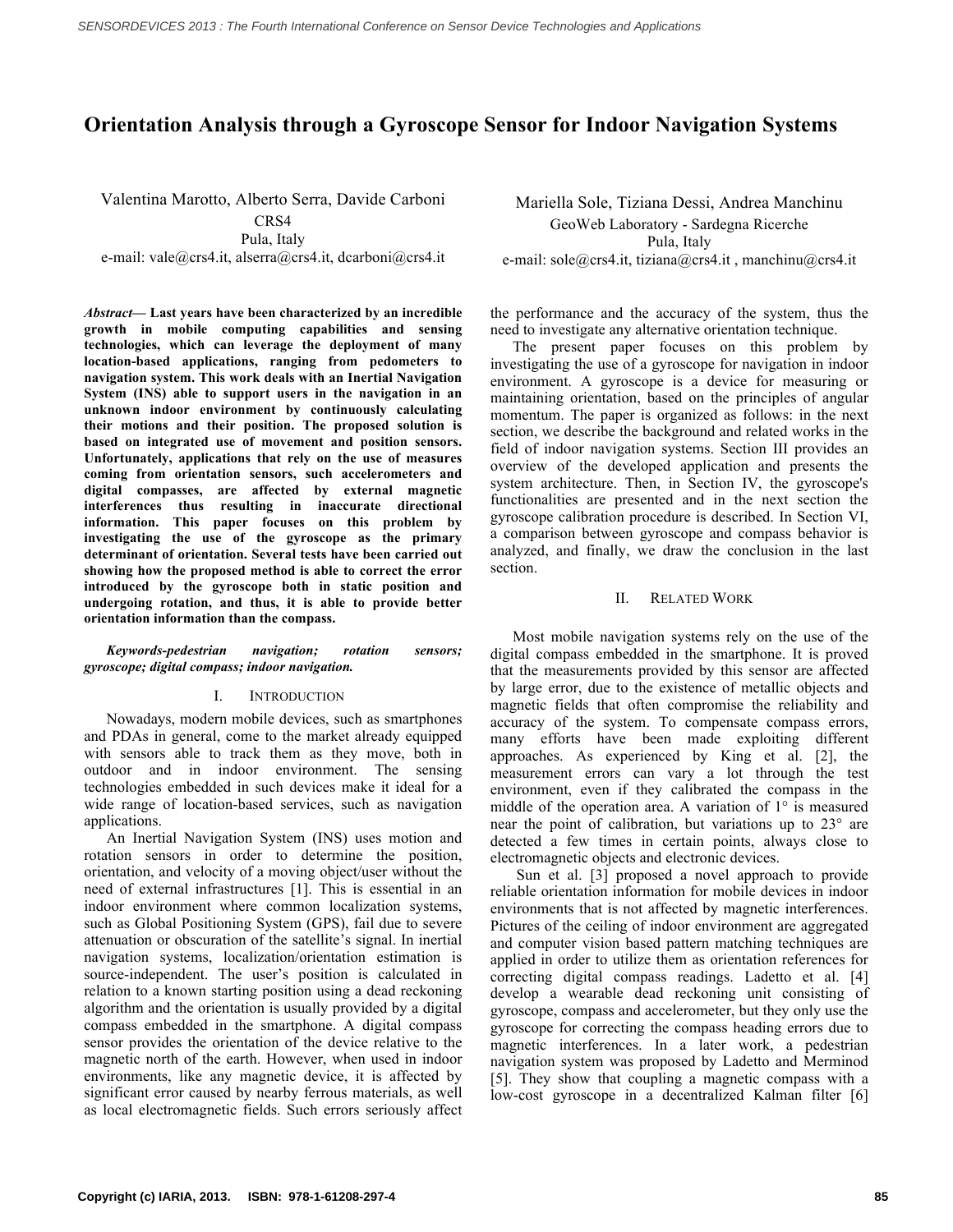configuration can limit the errors in the determination of the azimuth of walk. In non-magnetically disturbed areas, the results are close to each other and errors in position are limited. The addition of a gyroscope helps bridging the gap when the compass is strongly disturbed and improves the reliability of the system. Hoshino et al. proposed an extended Kalman filter to combine a magnetic compass and a rate gyroscope for sensor errors compensation [7]. A mathematical model for magnetic compass errors caused by body magnetization is proposed as well as an error model of the rate gyroscope. Barthold et al. [8], exploit the built-in gyroscope in the Nexus S smartphone to address the interference problems associated with the orientation sensor. Many tests were carried out and they proved that integrating the angular velocity output of the gyroscope allows predicting angular orientations to within 6% for test rotations, as well as detecting turns while the phone's orientation was constantly changing. A study to investigate if and how magnetic sensors can be used to replace gyroscopes is conducted by Kunze et al. [9], showing a method to compute angular velocity from 3D magnetic sensor data and discussing its fundamental limitations.

## III. APPLICATION FOR INDOOR NAVIGATION SYSTEM

In the context of Indoor Navigation System, we have developed an early prototype of a pedestrian navigation system for indoor environments based on dead reckoning, 2D barcodes and data from accelerometers and magnetometers. All the sensing and computing technologies of our solution are available in common smartphones [10].

The prototype has been further improved by a new algorithm described afterwards (Section V) and now it is able to estimate the correct current position of the user, track him inside the building and provide the best path to achieve a specific destination [11].

The application does not need to connect to any external or pre-installed positioning system such as GPS or Radio Frequency IDentification (RFID), or to use Wireless Fidelity (Wi-Fi) trilateration. The prototype of the proposed system uses just the data from the motion sensors embedded in the smartphone to compute the correct position of the user based on a known initial location, combined with a reference map of the building.

## *A. Functionality*

The initial position of the user, the only certain information on which the system relies on for further calculation, is retrieved by scanning and decoding a georeferenced datamatrix (2D barcode), placed inside the building, using the built-in camera of the smartphone. Based on the URL encoded in the datamatrix, the application downloads from a dedicated server the indoor vector map for the specific floor, the initial position of the user on the map (corresponding to the point where the user stands when scanning the datamatrix) and a database that stores information about the setup of the building. When the user starts walking, the application draws step by step his position over the downloaded map of the building floor.

The user's position is calculated in relation to a known starting position using a dead reckoning algorithm. In the specific, the application tracks the number of steps taken by the user based on the linear numerical values returned by the smartphone's accelerometers. The acceleration value is the modulus of the accelerations registered in the x, y and zaxes. One step is detected when this module is above a high threshold (*Th\_high)* and successively is below a *Th\_low*  value. To determinate the orientation, only the gyroscope is used thanks to an algorithm of calibration widely described next.

## IV. GYROSCOPE

A gyroscope is a device for measuring or maintaining orientation, based on the principles of conservation of angular momentum. It's used primarily for navigation and measurement of angular velocity up to 3 directions: 3-axis gyroscopes are often implemented with a 3-axis accelerometer to provide a full 6 degree-of-freedom (DoF) motion tracking system. There are three basic types of gyroscope:

- *Rotary gyroscopes* are typically composed by a spinning disk or mass on an axle, which is mounted on a series of gimbals; the gyroscope follows the law of conservation of angular momentum, which says that the total angular momentum of a system is constant in both magnitude and direction if the resultant external torque acting upon the system is zero [12];
- *Vibrating Structure Gyroscope* or Micro Electro-Mechanical System (MEMS) contains vibrating elements to measure the Coriolis effect, which states that an object with mass *m* moving with velocity  $v$ , in a frame of reference rotating at angular velocity  $\omega$ , act a force  $F_c$  [13] in a direction perpendicular to the rotation axis and to the velocity of the body in the rotating frame:

$$
F_c = -2m(\omega^* v) \tag{1}
$$

• *Optical Gyroscopes*: they operate on the principle of the Sagnac effect, but, due to the extensive amount of fibre-optic cable needed, optical gyroscopes are mainly used in naval and aviation applications.

Some basic specifications of a gyroscope sensor are:

- *Measurement range*: specifies the maximum angular speed that can be measured by the sensor, is typically expressed in degrees per second [deg/sec];
- *Number of sensing axes*: to measure angular rotation, the gyroscope can uses one, two, or three axes. The spatial orientation of a rigid body is thus based on three parameters: *azimuth*, rotation around the z axis; *pitch*, rotation around the x axis; *roll*, rotation around the y axis, as shown in Figure 1;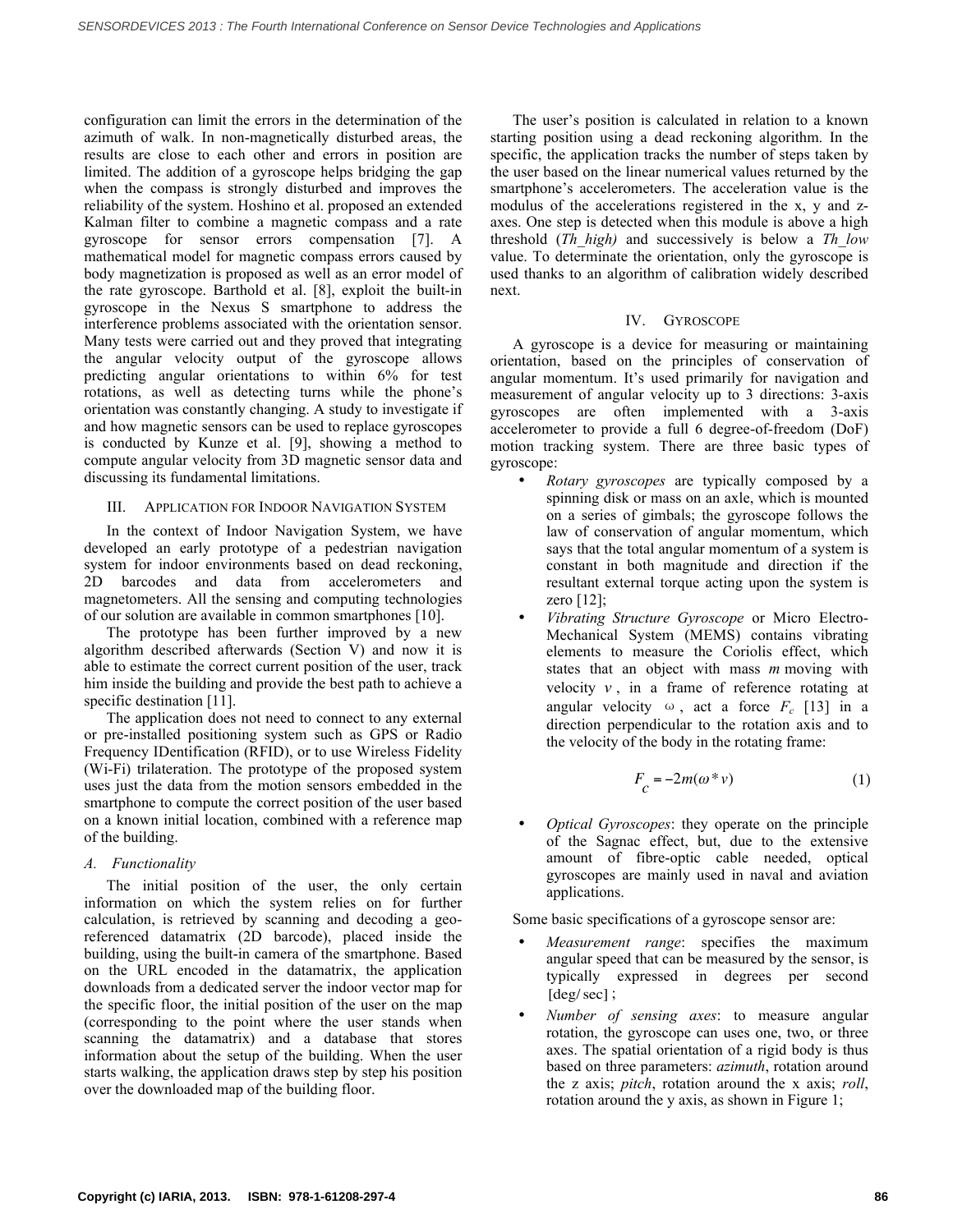- *Working temperature range*: from -40˚C to between 70 and 200˚C;
- *Shock survivability*: specifies how much force the gyroscope can withstand before failing. Fortunately, gyroscopes are very robust, and can withstand a very large shock (over a very short duration) without breaking. Generally, this is measured in [g] (1g is the earth's acceleration due to gravity), occasionally is also given the time with which the maximum g-force can be applied before the unit fails;



Figure 1. Axes and rotation angles of a smartphone: azimuth (z axis), pitch (x axis) and roll (y axis) parameter.

- *Bandwidth*: the bandwidth of a gyroscope typically indicates how many measurements can be made per second, thus the gyroscope bandwidth is usually intended in [*Hz*];
- *Angular Random Walk (ARW):* this is a measure of gyroscope noise [deg/sec];
- *Bias*: the Bias of a gyroscope sensor is the signal output when it is not experiencing any rotation. The Bias error can be expressed in [deg/sec]. A constant Bias error of  $\varepsilon$ , when integrated, causes an angular error which grows linearly with time:

$$
\theta(t) = \varepsilon * t \tag{2}
$$

The aim of this project is to examine the level of accuracy that can be achieved in positioning by using built-in sensors in an Android smartphone. The focus has been put on estimating the position of the mobile phone inside a building only using the gyroscope sensor to determinate the orientation through a specific algorithm of calibration described in the following paragraph.

### V. GYROSCOPE CALIBRATION ALGHORITHM

To improve the gyroscope's accuracy we created an algorithm for both still and rotating devices:

The first part is related to the Bias error when the device is not undergoing rotation. In this case, the constant Bias error of a gyroscope can be estimated by taking a long-term average of the gyroscope's output, which it would be null. Once the Bias is known, it will be subtracted from each value of the gyroscope's output. For this kind of test we have not

used any particular equipment, but only the smartphone (Figure 2b) on the level.

The second part is related to the Bias error when the device is moving.

The equipment used to calculate the real Bias error, when the device is undergoing rotation, is a Stepper Motor (Figure 2a), which converts electrical pulses into discrete mechanical movements. The tests were carried out with a smartphone Samsung Nexus S (Figure 2b). Table I shows the embedded sensors in the smartphone and the angular velocity set in the Stepper Motor.



Figure 2. a) Stepper Motor; b) Samsung Nexus S.

TABLE I. SPECIFICATION EQUIPMENT

| <b>Embedded sensors in mobile smartphone Samsung Nexus S</b> |        |                            |                          |  |  |
|--------------------------------------------------------------|--------|----------------------------|--------------------------|--|--|
| <b>Sensor</b> type                                           |        | Manufacturer               | <b>Ouantity Measured</b> |  |  |
| KR3DM<br>Accelerometer                                       |        | <b>STM</b> icroelectronics | Acceleration             |  |  |
| Gyroscope                                                    | K3G    | <b>STM</b> icroelectronics | Angular velocity         |  |  |
| <b>Magnetic Field</b>                                        | AK8973 | Asahi-Kasei                | Magnetic Field           |  |  |
| <b>Stepper Motor</b>                                         |        |                            |                          |  |  |
| Angular Velocity [rad/s]                                     |        | 0.307876080                |                          |  |  |

## *A. Drift Tests*

The goal is to find a calibration method for the gyroscope, when the device is not undergoing rotations. In this case, the angular velocity along the three axis should be zero. We calculate the average error of the gyroscope's output along z axis. We have made 4 tests on 1,000, 5,000, 10,000 and 100,000 readings, each composed by 5 sessions (S). This way, we can evaluate how the gyroscope's output changes over time with a constant number of readings.

Table II shows that the average error of the angular velocity is similar for each test and it is independent from the number of readings.

TABLE II. AVERAGE ANGULAR VELOCITY

| <b>Session</b> | Test 1<br>(1,000r)<br>$\mu(z)$ | Test 2<br>(5,000 r)<br>u(z) | Test 3<br>(10,000r)<br>$\mu(z)$ | Test 4<br>(100,000 r)<br>$\mu(z)$ |
|----------------|--------------------------------|-----------------------------|---------------------------------|-----------------------------------|
|                | $-0.00344$                     | $-0.00310$                  | $-0.00317$                      | $-0.00337$                        |
|                | $-0.00321$                     | $-0.00329$                  | $-0.00328$                      | $-0.00361$                        |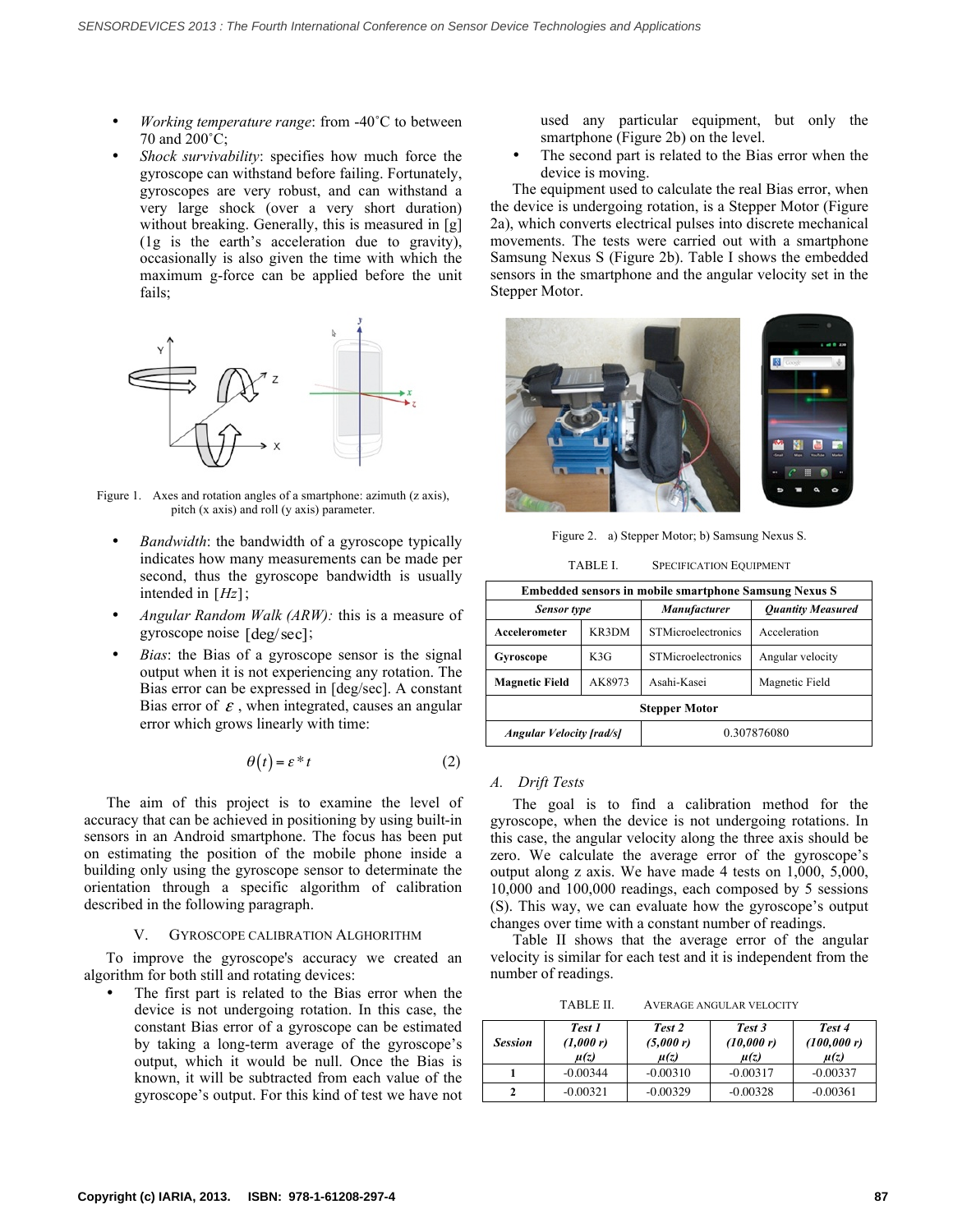|     | $-0.00331$ | $-0.00330$ | $-0.00341$ | $-0.00359$ |
|-----|------------|------------|------------|------------|
| 4   | $-0.00344$ | $-0.00374$ | $-0.00373$ | $-0.00375$ |
| 5   | $-0.00290$ | $-0.00288$ | $-0.00291$ | $-0.00319$ |
| u/5 | $-0.00326$ | $-0.00326$ | $-0.00330$ | -0.00350   |

The gyroscope's error is completely random and it does not follow a specific error model. For this reason we assume that the Bias is equal to the average error on 1,000 readings. Figure 3 and Figure 4 show how the calibration algorithm improves the accuracy of the output of the gyroscope by subtracting the Bias from each reading.



Figure 3. Acquired values from gyroscope without calibration (1,000 readings)



Figure 4. Calibrated values of the gyroscope computed by subtracting the Bias error from each reading (1,000 readings)

### *B. Rotation Tests*

To evaluate the error of the gyroscope when the device is undergoing a rotation, a stepper motor is used. It has a constant angular velocity of 0.307876080 [rad/s]. We fixed the device on the stepper motor thus the gyroscope starts reading the angular velocity when the stepper starts moving. We have made three tests with different number of readings (1,000, 10,000, and 20,000). Each test has been done for 10 times as shown in the following Table III.

TABLE III. AVERAGE ERROR OF THE GYROSCOPE COMPARED TO ANGULAR VELOCITY OF THE STEPPER WHILE THE DEVICE IS UNDERGOING A ROTATION AND WITHOUT CALIBRATION

|                | Moving Test without calibration |                                  |                                  |                            |  |  |
|----------------|---------------------------------|----------------------------------|----------------------------------|----------------------------|--|--|
| <b>Session</b> | Test 1<br>(1,000r)<br>$\mu(z)$  | Test 2<br>(10,000 r)<br>$\mu(z)$ | Test 3<br>(20,000 r)<br>$\mu(z)$ | <b>Stepper</b><br>$\mu(z)$ |  |  |
| 1              | 0.310910783                     | 0.310656723                      | 0.311009743                      | 0.30787608                 |  |  |
| $\mathbf{2}$   | 0.308800393                     | 0.311028093                      | 0.311249073                      | 0.30787608                 |  |  |
| 3              | 0.310697943                     | 0.310950093                      | 0.311037773                      | 0.30787608                 |  |  |
| $\overline{4}$ | 0.310861703                     | 0.310756913                      | 0.311065993                      | 0.30787608                 |  |  |
| 5              | 0.310462643                     | 0.310637243                      | 0.310994773                      | 0.30787608                 |  |  |
| 6              | 0.309352843                     | 0.310583343                      | 0.311551243                      | 0.30787608                 |  |  |
| 7              | 0.308340043                     | 0.311504683                      | 0.311021863                      | 0.30787608                 |  |  |

| 8  | 0.308239443 | 0.310784043 | 0.311163783 | 0.30787608 |
|----|-------------|-------------|-------------|------------|
| Q  | 0.310514923 | 0.310720443 | 0.310731343 | 0.30787608 |
| 10 | 0.307767003 | 0.311079643 | 0.311277343 | 0.30787608 |

As shown in Figure 5, the trend of the blue line, which refers to the 1,000 readings, shows how the average angular velocity acquired by the sensor is significantly different from the trend representing the reference angular velocity.



Figure 5. Gyroscope's average angular velocity for 1,000, 10,000 and 20,000 readings compared to the reference angular velocity of the Stepper Motor without calibration

Increasing the number of readings, the red and green line show a more regular trend compared to the blue line, even if they are more shifted upwards than the last one.

The calibration is based on subtracting the Bias error from the average of the number of readings. The following Table IV shows how the averages have changed. Figure 6 highlights how the lines are closer to the reference angular velocity, and this one illustrates and demonstrates the correct algorithm functioning.

TABLE IV. AVERAGE ERROR OF THE GYROSCOPE COMPARED TO ANGULAR VELOCITY OF THE STEPPER WHILE THE DEVICE IS UNDERGOING A ROTATION AND WITH CALIBRATION

|                     | <b>Moving Test with calibration</b> |                                  |                                  |                            |  |  |
|---------------------|-------------------------------------|----------------------------------|----------------------------------|----------------------------|--|--|
| <b>Session</b>      | Test 1<br>(1,000r)<br>$\mu(z)$      | Test 2<br>(10,000 r)<br>$\mu(z)$ | Test 3<br>(20,000 r)<br>$\mu(z)$ | <b>Stepper</b><br>$\mu(z)$ |  |  |
| $\mathbf{1}$        | 0.30778804                          | 0.30753398                       | 0.307887                         | 0.30787608                 |  |  |
| $\mathbf{2}$        | 0.30567765                          | 0.30790535                       | 0.30812633                       | 0.30787608                 |  |  |
| 3                   | 0.3075752                           | 0.30782735                       | 0.30791503                       | 0.30787608                 |  |  |
| $\overline{\bf{4}}$ | 0.30773896                          | 0.30763417                       | 0.30794325                       | 0.30787608                 |  |  |
| 5                   | 0.3073399                           | 0.3075145                        | 0.30787203                       | 0.30787608                 |  |  |
| 6                   | 0.3062301                           | 0.3074606                        | 0.3084285                        | 0.30787608                 |  |  |
| 7                   | 0.3052173                           | 0.30838194                       | 0.30789912                       | 0.30787608                 |  |  |
| 8                   | 0.3051167                           | 0.3076613                        | 0.30804104                       | 0.30787608                 |  |  |
| 9                   | 0.30739218                          | 0.3075977                        | 0.3076086                        | 0.30787608                 |  |  |
| 10                  | 0.30464426                          | 0.3079569                        | 03081546                         | 0.30787608                 |  |  |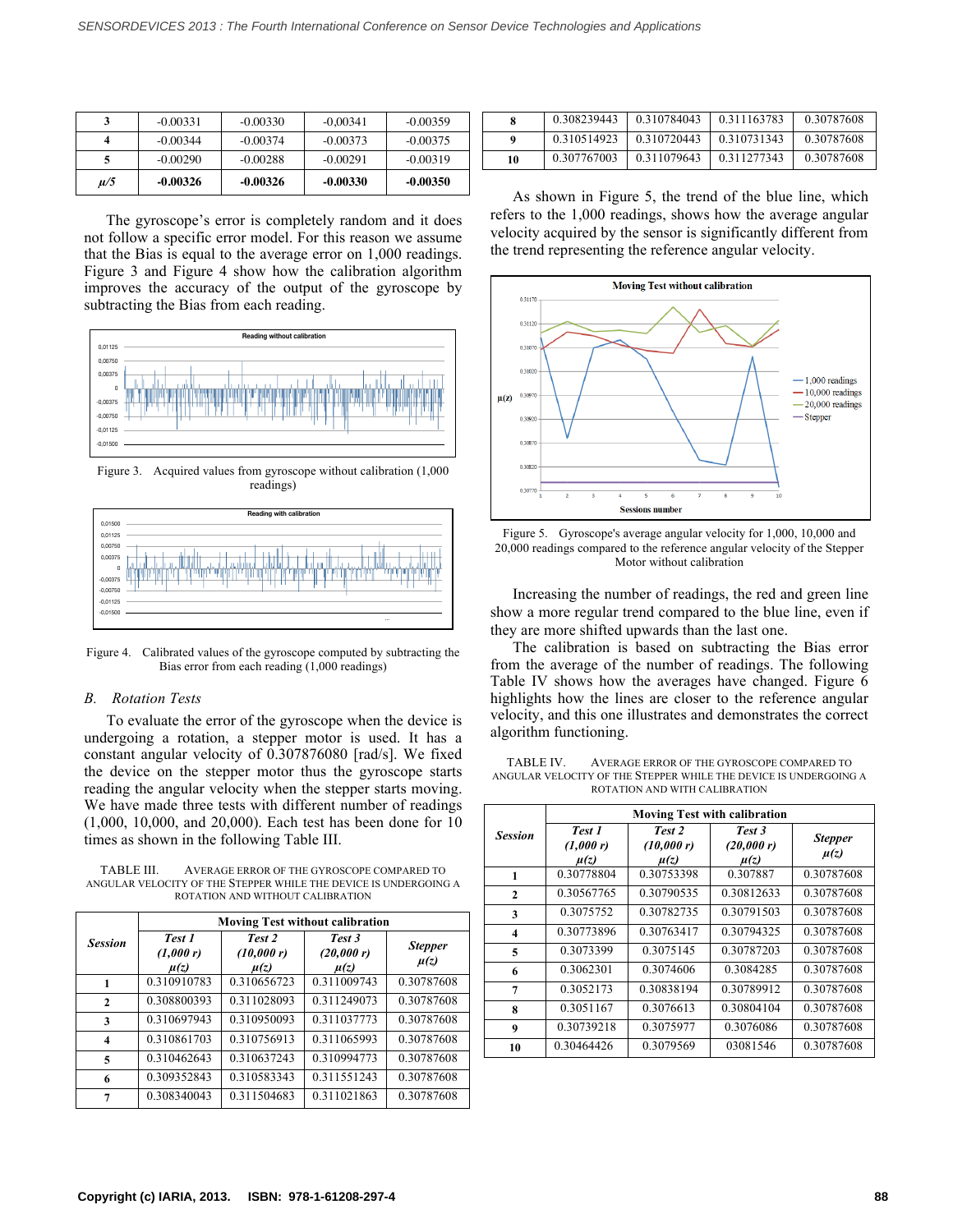

Figure 6. Gyroscope's average angular velocity for 1,000, 10,000 and 20,000 readings compared to the reference angular velocity of the Stepper Motor with calibration

The calibration algorithm has been applied for improving the prototype's functionality of a pedestrian navigation system described in Section III; in this case, is enough to activate the calibration just once at the application's start.

#### VI. GYROSCOPE VS. COMPASS

Some other tests have been carried out in order to understand if the compass and the gyroscope's error are affected by larger errors in relation to longer paths and if it is possible to find a breakpoint, at which the two errors are comparable. Figure 7 shows the paths inside the building along six different blocks not subjected to electromagnetic pollution, otherwise the compass's output would be been negatively affected.



Figure 7. Paths inside a real indoor environment along six different blocks. Each yellow triangle represents a CheckPoint with a predefined orientation

In each checkpoint (described by a numerated triangle), we read the angle rotation of the compass and the gyroscope. We made 5 paths of different length, starting with the shortest path made of 5 points, and finishing with the longest one made of 19 points, as shown in Table V. The objective is to analyze the absolute error of each sensor as subtracting between the acquired and attempted value. About the gyroscope, the attempted value is a rotation angle composed by a multiple of 90 degrees, while the angle provided by the compass is acquired compared to the real reference system (magnetic north).

TABLE V. REFERENCE PATHS

| #Path        | <b>Block1</b> | <b>Block2</b> | <b>Block3</b> | <b>Block4</b> | <b>Block5</b> | <b>Block6</b> |
|--------------|---------------|---------------|---------------|---------------|---------------|---------------|
|              | X             |               |               |               |               |               |
| $\mathbf{2}$ | X             | Х             |               |               |               |               |
| 3            | Х             | Х             | Χ             | Х             |               |               |
|              | v             | Х             | Y             | v             |               |               |

The experimental results have shown how, compared to the gyroscope's absolute error, the compass's absolute error is random and independent from the length of the path, as shown in Figure 8, for a path of 19 checkpoints.



Figure 8. Comparison between the absolute error of Gyroscope and Compass for an indoor path made of 19 CheckPoints

The gyroscope accumulates some errors for rotations in the same verse, while the error decreases for rotation in the opposite verse, resulting in a very small error lying between -4 and 10 degree. The compass's absolute error instead lies between -58 and 132 degrees.

#### VII. CONCLUSION

The main objective of this paper was to examine the accuracy level that can be achieved in indoor navigation, specifically for the developed prototype [10][11], using exclusively the gyroscope sensor for the orientation. In order to reach the objective, the output from the gyroscope sensor has been analyzed with the device in static position and throughout a rotation. In both cases, the calibration algorithm satisfies the requirement and ensures a better orientation of the used device in indoor environment. Besides, we have